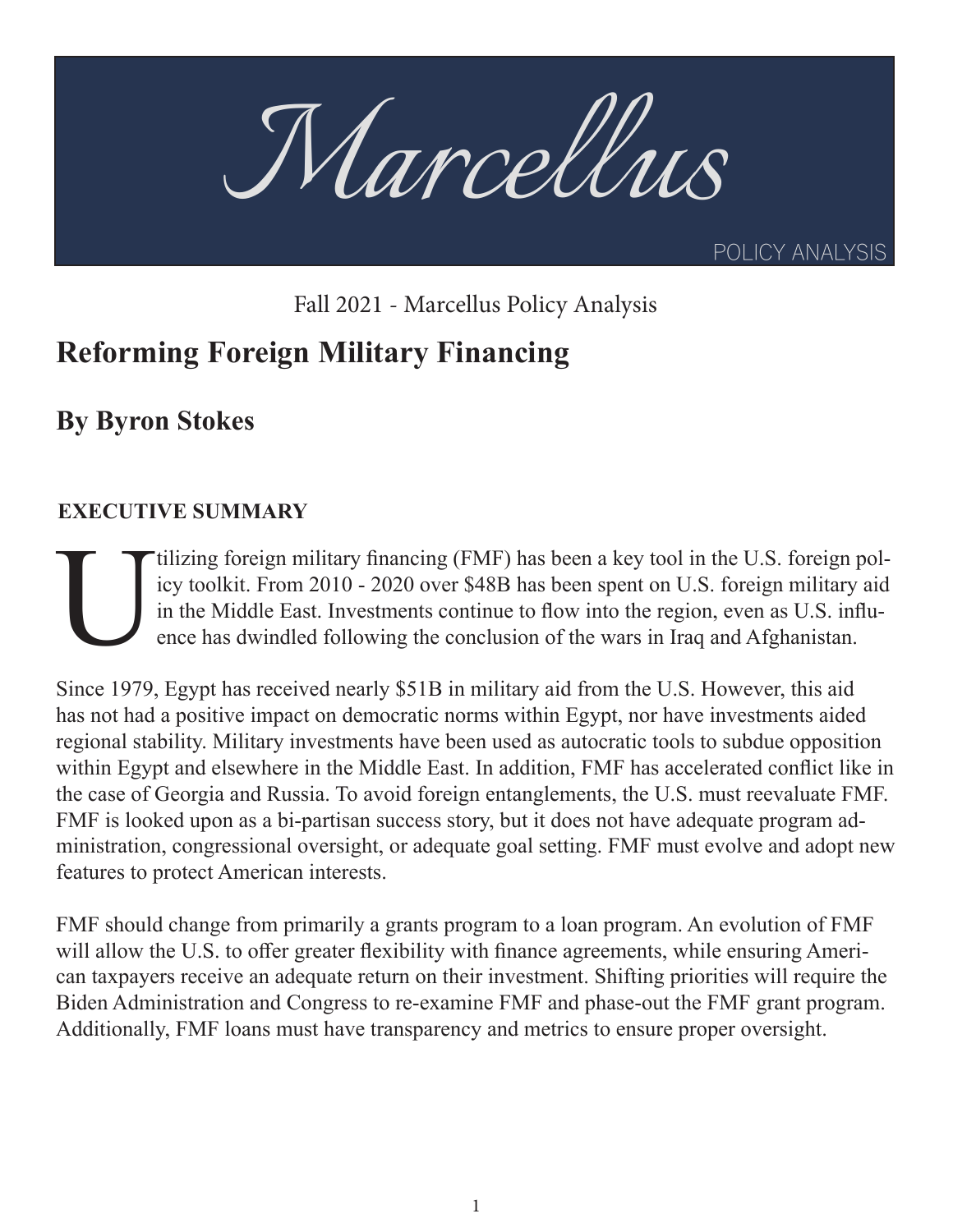### **FMF As It Stands**

As the War in Afghanistan ends and U.S. foreign policy has the unique opportunity for a reset, the United States has created a unique opportunity to re-evaluate several programs within the State Department. Since the 1970s, FMF has been deemed as a useful tool within the U.S. foreign policy toolkit. Over the past few decades, billions of dollars have been placed into FMF for the purpose of projecting U.S. interests around the world.<sup>12</sup> FMF is touted as a bi-partisan success story. Both political parties use FMF to strengthen alliances, increase defense equipment sales and pay for foreign police and military training. The Arms Export Control Act (AECA) gives the President authority to authorize the sale of defense materials to foreign countries and entities.<sup>3</sup> Additionally The AECA also designates the State Department to have gatekeeping responsibility in deciding which countries will participate in financing programs, while the Department of Defense (DOD) is responsible for carrying out the program,<sup>4</sup> and Congress has control of how FMF funds are spent.<sup>5</sup> A good way to think about this is that the President asks for military equipment to be sold, the State Department keeps the list of approved buyers, while Congress is the deliberative body that funds the sales of defense equipment to foreign governments. Congress appropriates funds via grants and loans, from 2012- 2017 over \$34B in funding was granted to U.S. partners around the world.<sup>6</sup> FMF in its current format is viewed as a winwin situation by many U.S. politicians. Politicians with constituents who work within the defense industry will undoubtedly feel pressure to keep reforms out of FMF. Reforms usually come with the conjured fear of less money flowing into their respective districts. It's easier to do what one is used to doing, rather than change and confront an unknown reality. Outside of congressional authority, the State Department has additional FMF duties.

The Office of Security Assistance within the State Department's Bureau of Political-Military Affairs is responsible for providing grant assistance to foreign allies via grant and loan programs. FMF programs can be used for defense services, which includes training, services, and purchasing defense equipment from American defense suppliers. The State Department views this as essential as it "furthers U.S. interests around the world."7 Coalition partnerships

are important relationships which are fostered around like-minded security goals. However, funding regional partners has not helped further American interests, and it has created an environment of large payments with minimal oversight and accountability. Coalitions are important and FMF should foster a relationship with allies that is built on democratic norms, fiscal responsibility, and mutual trust.<sup>8</sup> FMF in its current format fails in all three categories and needs immediate reform.

### **Buying Friends and Influencing Nations**

From 2010-2020 the U.S. has spent over \$48B on foreign military aid in the Middle East.<sup>9</sup> This large investment would seem to have paid off, given how the U.S. Congress approves foreign assistance year after year, however security assistance hasn't proven fruitful for American interests. FMF provides billions for defense spending, but it lacks metrics for tracking progress; billions of dollars have been spent through FMF without built-in levers for accountability. However, questioning aid is often met with pushback. Allies in the Middle East have not changed their behavior in response to pressure from Washington. Saudi Arabia and the UAE maintain their grip on Yemen, while Egypt and Jordan maintain their grip on their domestic populations.10 If American influence were paying dividends in the region, partners would respond favorably to U.S. pressure, however evidence of pressure being applied and working in the Middle East is nonexistent as money flows, regardless of the internal conditions of an allied country. The U.S. must pursue policy that is in its interests and supporting an ill-suited relationship within an autocratic country is not in the interest of the United States.

In Egypt, Egyptian officials have at times blocked military personnel from interacting with U.S. personnel, making it difficult, if not impossible, to conduct diplomatic and security engagements.<sup>11</sup> The investments made in Egypt may be a strategy to keep greater engagement in the Middle East, to ensure Israel's safety in the region, but it's important to understand if this strategy is helpful to this end in the region. Egypt through FMF received over 1,000 M1A1 Abrams tanks and these tanks are currently decaying, unused on military bases, at a cost of \$4B.12 Some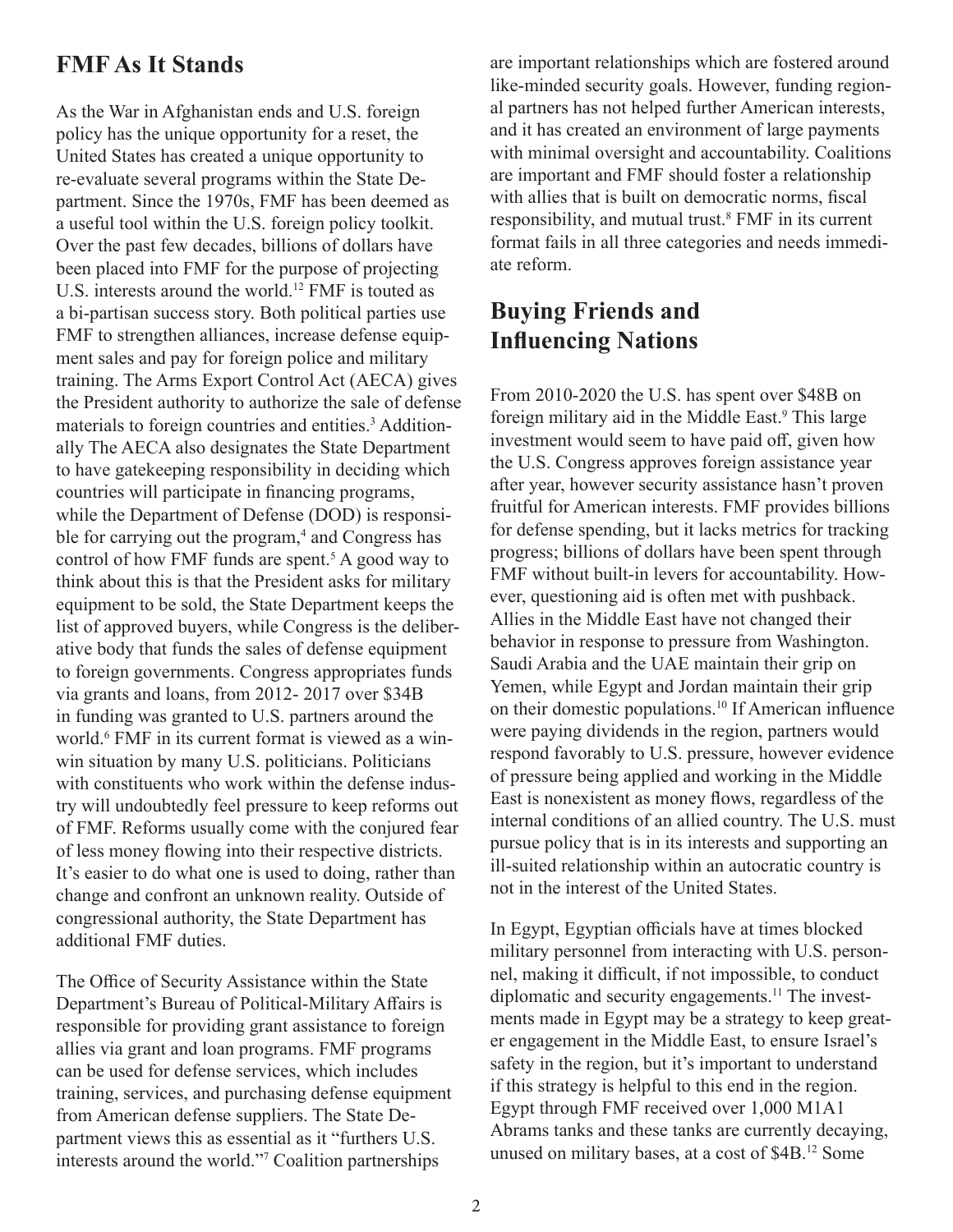have argued that investments in Egypt are necessary to protect Israel. This argument lacks substance. Israel already receives billions of dollars in funding and relations with Egypt are strained but enduring.13 Also, Israel has proven it can defend itself against outside forces.14 The over-reliance on FMF has caused American taxpayers to foot the bill for Egypt's defense systems, while paying off U.S. defense contractors and ignoring the need for reliable metrics to judge the overall effectiveness of spending. This strategy does not further U.S. interests in the region, especially upon examining its FMF partnership with Egypt.

#### The majority of the U.S. Department of State's security assistance goes to Israel and Egypt



#### **Military Assistance to Egypt**

Since 1979, Egypt has received nearly \$51B in military aid. That's nearly \$3.56 million per day.<sup>16</sup> Egypt receives more funding than all other non-Middle East FMF allies combined.17

Moreover, Egypt has routinely refused to abide by human rights agreements that were agreed upon in conjunction with the United States.<sup>18</sup> Some scholars have argued that U.S. military aid to Egypt is a requirement that was created from the 1978 Camp David Accords and the 1979 Egypt-Israel Treaty of Peace, but this isn't the case.<sup>19</sup> Furthermore, in 1990, the Bush Administration forgave all of Egypt's military debt, debt that was to be paid back by Egypt for defense equipment purchases that were made prior to 1985.<sup>20</sup> Egypt and other countries accept defense support they can

afford, and the funding continues to flow without any signs of stopping.



Egypt is more than capable of paying for military equipment. From 2012-2015 they spent \$34B to buy defense equipment from Russia, France, and Italy.<sup>22</sup> Egypt's pivot away from U.S. defense equipment has been labeled a national security issue by policy analysts.23 This assertion is overblown, because giving Egypt weapons at free or reduced cost hasn't stopped them from purchasing weapons from other nation-states<sup>24</sup>. Furthermore, FMF has not improved relations between the U.S. and Egypt nor created greater democratic norms within Egypt.25

In 2020, the U.S. State Department reported Egypt's refusal to allow U.S. conflict monitors to enter North Sinai to investigate potential crimes against humanity. 26Any strategic importance that U.S. policymakers have touted concerning Egypt, has become non-existent, as Egypt is not a reliable ally for U.S. interests in the region.<sup>27</sup> Coalitions are important, especially with like-minded security partners. However, the U.S. should invest in regional allies only if there is a goal in mind and alliances are tracked to ensure metrics are attained.28 Accountability is key to ensure U.S. interests are centered on stability, and not about giving free weapons to create regional pockets of influence.

#### **Influencing Georgian Security**

Georgia is viewed as a key member of U.S. global defense strategy.29 Nestled right to the south of Russia, Georgia has continued to have a complicated and volatile relationship with Russia following the fall of the Soviet Union in 1991.<sup>30</sup>In the late 1990s, the U.S. began a deliberate effort under the Clinton Administration to increase aid to Georgia to fight "transnation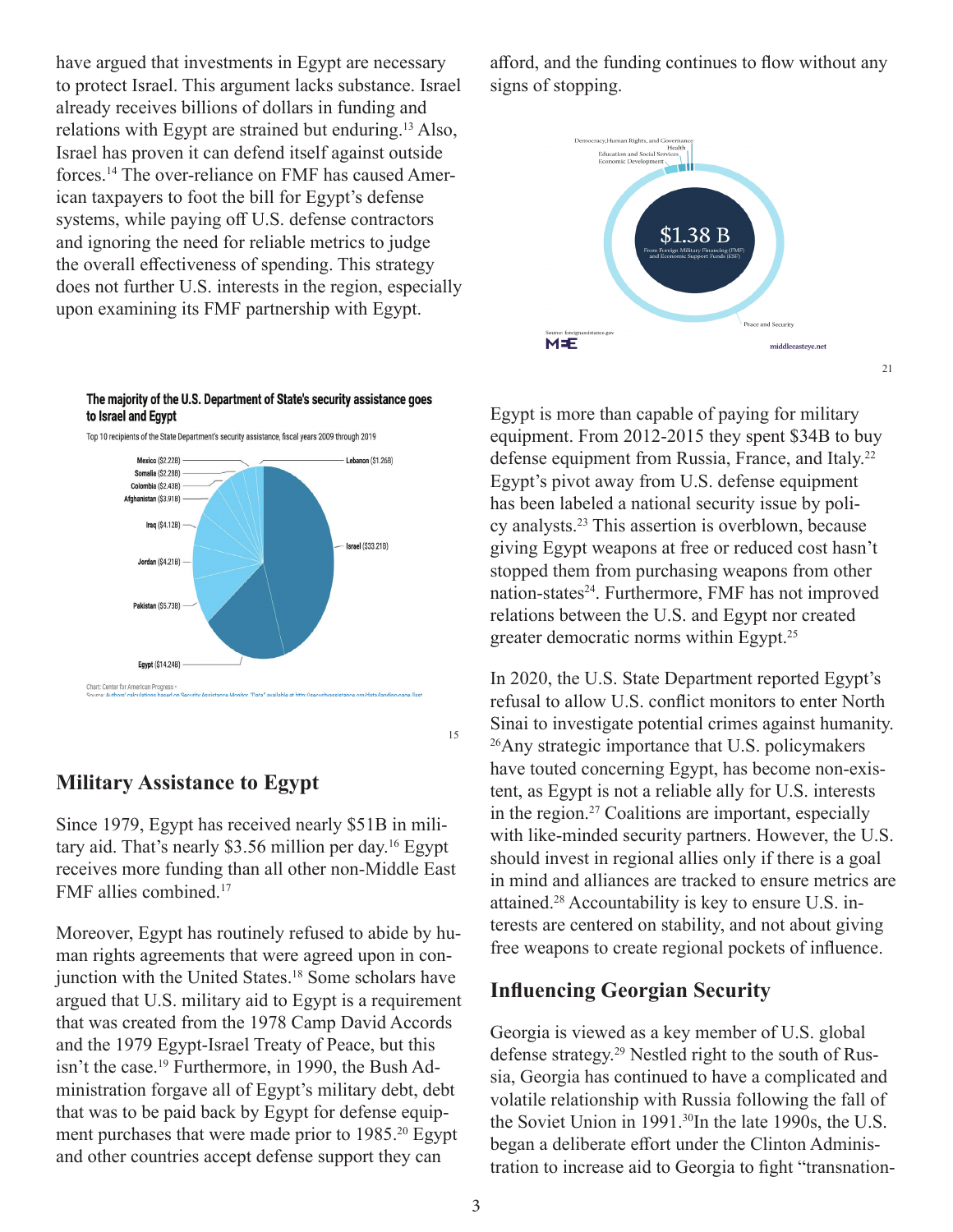al crime and improve border and maritime security."31 Military aid from the Clinton Administration also helped Georgia create the Georgian Coast Guard.<sup>32</sup> From FY1992-FY2000 the U.S. gave about \$96M per year, on average, to Georgia in foreign and military aid packages. In fact, Georgia was a leading recipient of U.S. foreign aid during the Clinton Administration.<sup>33</sup> After 9/11 the George W. Bush Administration increased investments within Georgia to create a staging area for operations to help support the Global War on Terrorism (GWOT).<sup>34</sup> Foreign aid investments increased to \$135M per year, on average, in support of the Bush Administration's security ambitions. U.S. foreign aid funding levels have remained consistent with the levels established by the Bush Administration, with some caveats. Funding took an astronomical jump after Russia invaded Georgia in 2008. The Bush Administration announced an aid package of  $$1.04B$  for FY2008-FY2009.<sup>35</sup> There was a slight dip during the Obama Administration (\$77M in aid, on average). Since FY2011, Georgia has received, on average, \$64M per year in military aid.<sup>36</sup> During the Obama administration, FMF funds were built into aid packages for Georgian use.37

However, the strengthening of ties with the West via FMF and NATO remains a point of contention for Georgia, Russia, and the United States.<sup>38</sup> Assurances and statements are important components of diplomacy, and the United States has provided such assurances and additional military aid to Georgia<sup>39</sup>. Yet, given Georgia's geography, U.S. aid via FMF continues to be a weak investment considering what would be needed to repel a full-scale Russian invasion. Diplomatic efforts should be the preferred avenue to ensure a pathway for the normalization of Georgia and Russia relations<sup>40</sup>. If Georgia requires defense equipment that should be a well thought out discussion that includes long-term goals and a clear understanding that the U.S. will not be involved in any military actions within Georgia, as smaller countries have a propensity to behave boldly when they believe the United States will come to their rescue.<sup>41</sup> Georgia's government joined the American-led Iraqi coalition with hopes of receiving more U.S. help in defending their borders against Russia.42 In 2007, Georgians contributed the third largest troop presence in  $Iraq<sup>43</sup>$ , but given what is known, it doesn't make sense for the U.S. to continue FMF grants as a means to stoke Russia's fears at the border. Diplomatic efforts are the better strategy.

Consider this excerpt from an article about the U.S. and Russia's reactions in the buildup to the August War in 2008:

"Vice President Dick Cheney and his aides and allies, who saw Georgia as a role model for their democracy promotion campaign, pushed to sell Georgia more arms, including Stinger anti-aircraft missiles, so that it could defend itself against possible Russian aggression. On the other side, Secretary of State Condoleezza Rice, National Security Adviser Stephen J. Hadley, and William J. Burns, the new undersecretary of state for political affairs, argued that such a sale would provoke Russia, which would see it as arrogant meddling in its turf, the officials and diplomats said. They describe three leaders on a collision course. Mr. Bush, rewarding Georgia for its robust troop contribution to Iraq at 2,000, the third highest, behind the United States and Britain promised NATO membership and its accompanying umbrella of American military support. Mr. Putin, angry at what he saw as American infringement right in his backyard, decided that Georgia was the line in the sand that the West would not be allowed to cross. And Mr. Saakashvili, unabashedly pro-American, was determined to show, once and for all, that Georgia was no longer a vassal of Russia."44

This is a topic policymakers should think long and hard about. Antagonizing competitors has the potential of drawing the United States into foreign entanglements. After decades of war, policymakers should consider if FMF in its current form serves the interests of the American people. Reforms are difficult and they are likely to cause a dust-up in Washington, but FMF is a program that is deserving of a second look.

### **An Attempt at FMF Reform**

In 2020, the Trump administration sought to convert FMF from a mixture of grants and loans to strictly a loan program with minor caveats, Egypt, and Israel.<sup>45</sup> Under this proposal, Egypt and Israel would continue to receive FMF grants, while the other FMF partners would receive a blend of grants and loans, or nothing at all. This was met with bi-partisan pushback from Sen. Lindsey Graham, (R-SC) and Sen. Ben Cardin, (D-MD), who came out as strong opponents against this change.46 They both argued changes to the program would threaten national security, as partners would seek to purchase weapons elsewhere, such as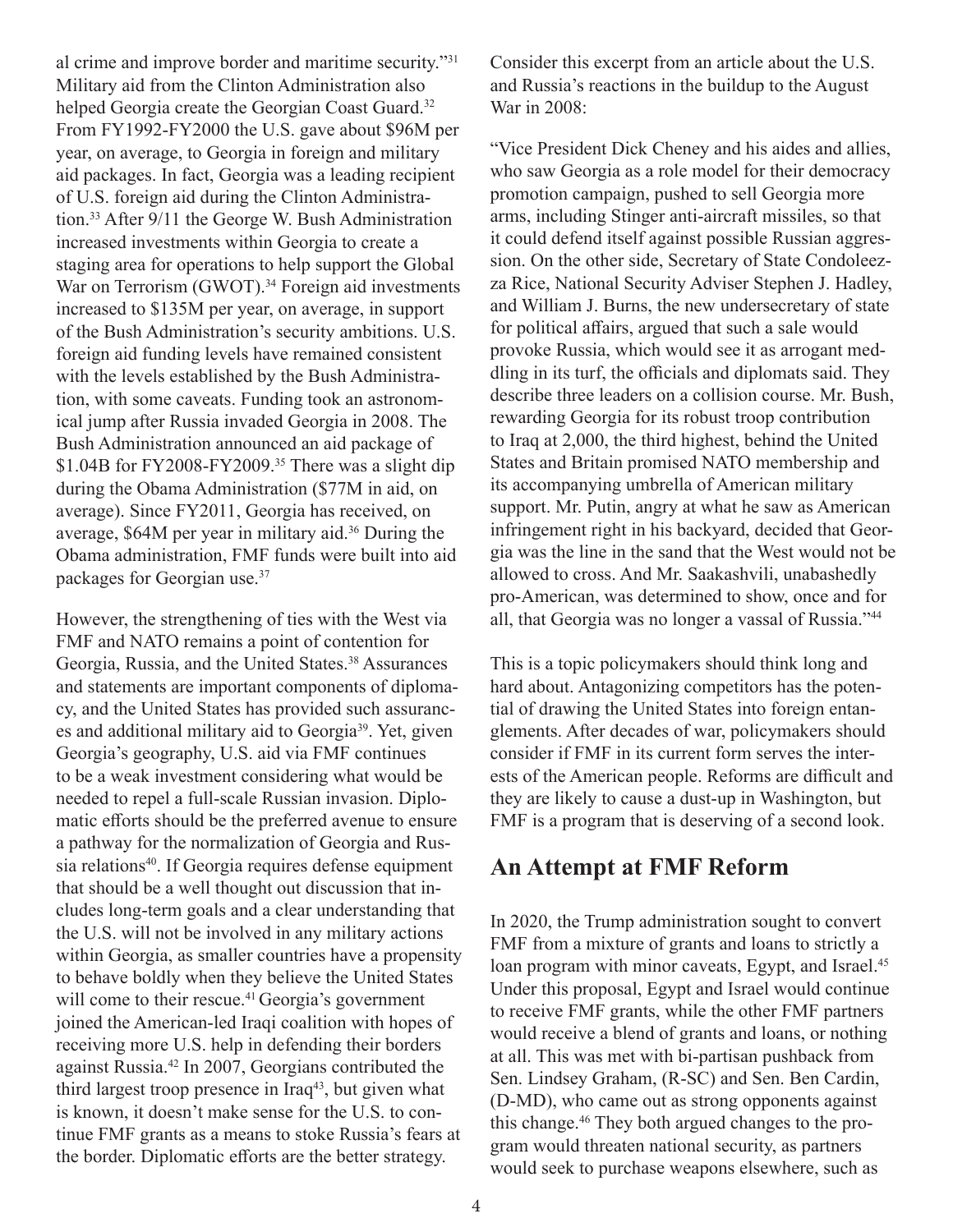Russia or China as Sen. Graham suggested.47 Sen. Cardin further suggested that FMF grants can give the United States greater diplomatic strength in negotiations.48 Sen. Cardin also stated that the diplomatic toolbox would be emptied and lamented the possibility of job losses to his constituents.<sup>49</sup>

The concerns raised by Sen. Graham and Sen. Cardin are understandable. Yet, even with buying agreements, regional partners are already buying weapons from Russia and China.<sup>5051</sup> Additionally, it's important to remember a key element in the FMF standoff is the tug of war between the Executive Branch and the Legislative Branch. At the end of the day, when it comes to defense spending, the Legislative Branch has the power of the purse.

The Executive Branch can propose a budget, but this is simply a suggestion, as it's ultimately up to Congress to decide what is funded and what goes ignored. In this case, the Trump Administration was overruled by Congress and FMF funding continued without any major interruptions or changes. 52However, there is precedent in making changes to FMF funding that can be found within the Obama Administration.53 The Obama Administration in FY2016 issued a 2.7B FMF loan to Iraq to assist Iraq in supporting U.S. made defense equipment.<sup>54</sup> Prior to 2016, funding had been issued via a grant program (2012) and through Iraq purchasing U.S. manufactured defense systems using their own funds  $(2005)$ .<sup>55</sup> Attempts at reform are unpopular in Washington for another reason, perceived losses to the defense industry.

Currently, FMF functions as a guaranteed funding source for defense contractors. They receive a guaranteed payment from the U.S. government for providing security assistance. The fear is loans will decrease sales. But this fear suggests domestic production for the U.S. military would decrease and allies wouldn't still seek U.S. equipment, if FMF becomes mostly a loan program. It is highly unlikely that U.S. partners will swap out a relationship with the U.S. for stronger bonds with China and Russia. This is especially true given forged economic relationships and political alliances, outside of defense agreements. Given this information, policymakers must ask if FMF is truly the best use of taxpayer money, given the overstated impact to U.S. national security.<sup>56</sup>

Doing what has always been done is comfortable but if it's not in the interests of the United States, changes must be made. FMF currently allows grants or loans to be used for financing methods. The Obama Administration realized this, and the Trump Administration attempted to take it a step further. FMF reform under the Trump Administration was light on details and sent a shockwave through Washington.<sup>57</sup> If reforms are sought, it's important to add details to ensure clarity is given to policymakers. Reforms need to be easily understood, especially to garner buy-in from policymakers who are concerned about how constituents may be harmed. Reforms are scary and reforms are often difficult to come by in our current political climate. However, reforms are essential to ensure U.S. interests are pursued and achieved. For reforms to be made within FMF, the State Department must first adjust its approach to planning and strategy.

#### **Muddled Plans at the State Department**

Planning happens within the State Department, but policy ideas must go through a gauntlet to reach their destination; implementation.<sup>58</sup> The policy planning within the State Department has talented thinkers with a wide variety of skills, including speechwriters, public policy wonks and capable staff with experience.<sup>59</sup>

The issue with the State Department is not the lack of imagination but the lack of implementation. The State Department lacks the institutional strength needed to get their ideas over the fence. On the other side of the fence, in this scenario, is Congress. While the DOD has fostered relationships with members of Congress, the State Department has yet to foster strong relationships which allows it to become a political football subjecting it to staffing cuts and underfunding $60$ . The lack of relationship building by the State Department can lead to great policy going unnoticed, because politicians are unaware of the solution. A phenomenon that helps the State Department dole out its policy ideas is when an urgent issue arises, like in the case of 9/11, politicians openly seek advice from policy experts inside of State, this is referred to as a "policy window" by John Kingdon.<sup>61</sup> When policy windows are opened policy streams flow in and out of an organization, and the State Department is not an exception to this rule. On the opposite end of the spectrum, this means when the policy window closes, it's hard to open it back up again, sans an emergency. The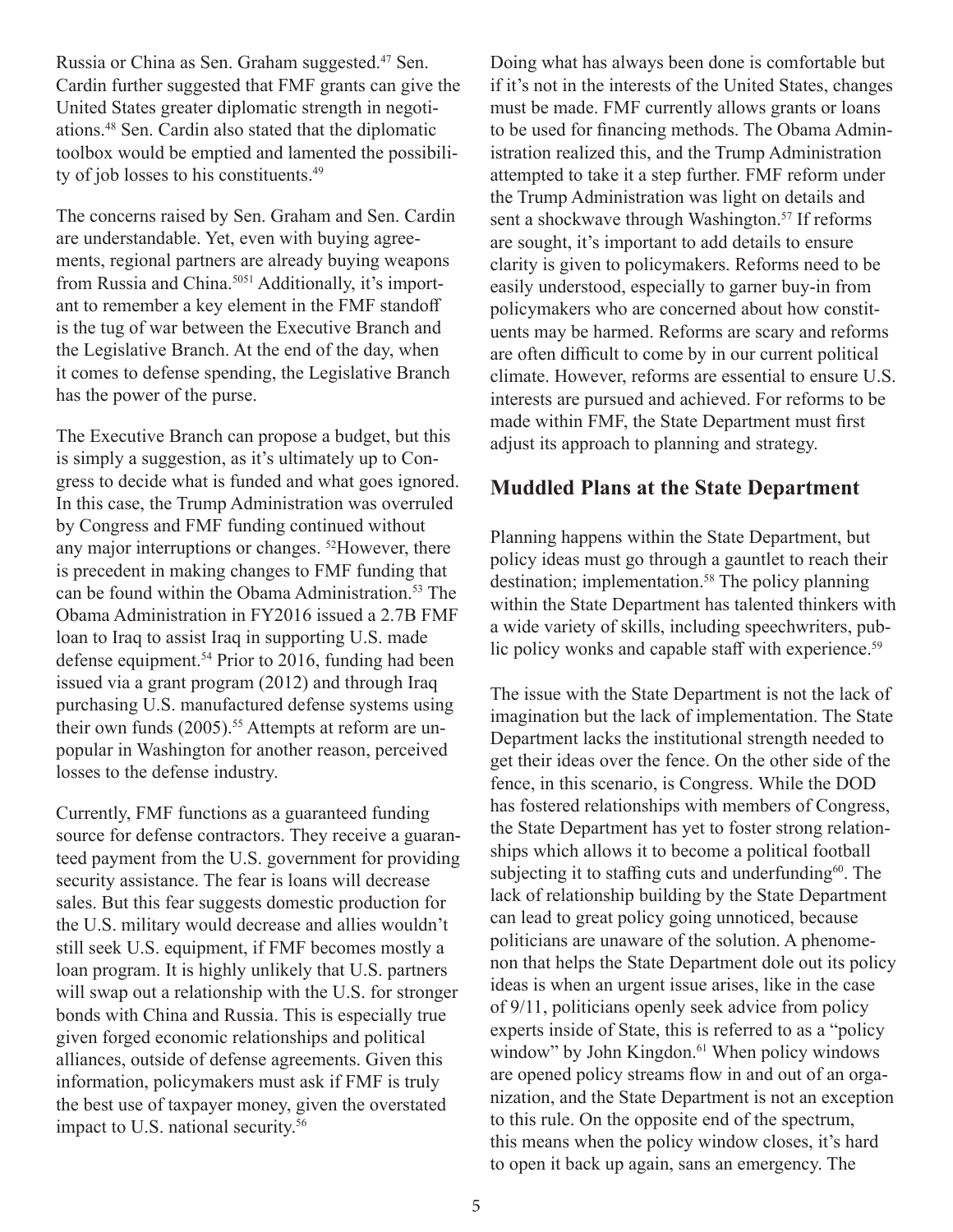nature of the State Department's shifting priorities that change with new administration objectives isn't going to change anytime soon, this is the nature of politics and elections. Michael Cohen, James March and Johan Olsen came up with an innovative idea to describe this issue within foreign policy, which they named the "garbage can model.<sup>62</sup>

The State Department, and other departments, in Washington suffer from competing theories, "trial-and-error decision making" and priorities which quickly evolve.63 To think of this another way, elections occur within the United States every four years. With a new executive branch, new foreign policy priorities naturally arise, throwing plans out of the window and into the wind. While there may be some continuity between administrations, in recent years there have been competing foreign policy priorities which have led the State Department to become a reactionary department, instead of a well-oiled strategy churning machine.<sup>64</sup> Even more alarming, when quality data is presented, politician's "past-experiences" take priority over well-crafted policy planning.<sup>65</sup> Given this current reality within the State Department it is not shocking that FMF has continued to remain the same program over several decades. While democratic norms haven't been enhanced within partnering countries, and U.S. interests have yet to be defined, leaders in Washington are convinced about doing the same thing over  $66$  and over again.<sup>67</sup> Foreign policy often becomes the little brother when compared to domestic policy. Domestic policy often receives more attention from policymakers and the public, while foreign policy is largely left up to the Executive Branch. As mentioned before, Congress controls the purse strings of the government and they have the power to defund priorities, but they cannot control international actions like diplomatic interactions, as the Executive Branch is our foreign arbiter in the world. Given this fact, the President may handle foreign policy planning in a couple of different ways.

The President may decide to shake things up and bring in advisors into the State Department to create a counterculture within foreign policy.68 The drawback to this is it may create competing networks of information that can create more noise in an already noisy environment. Now, imagine throwing a national security emergency into this situation, it can quickly be seen how decisions are made based on experience

instead of reasonable, well-thought-out policy. To the opposite end of this spectrum the President may become more insular and only trust a small circle of advisors, limiting upstream communication. When communication is limited, policy solutions also become limited and can lead to negative outcomes. FMF needs rejuvenation, a breakaway from the current way of rubber-stamped funding. To strengthen foreign policy, a collective, reinvigorated nexus must ensure FMF is administered in an appropriate manner. Along with a reinvigorated nexus for FMF, funding requires built-in flexibility.

### **Reforming FMF**

#### **Reduce FMF Grants, Increase FMF Loans**

The FMF program should transition to a loan program for U.S. allies. There should be a few exceptions built into the program to allow allies flexibility, such as flexible payment arrangements, incentives for paying off their loan early and a grant program for emergent or critical situations. Staying competitive with Russia and China are legitimate concerns but suggesting free defense equipment is the way to keep a competitive advantage disregards the usefulness of other items in the foreign policy toolkit. Additionally, as stated before Russia and China do not offer loan options, yet countries purchase weapons from them.69 It's not solely about weapons, countries want to build long-standing relationships.

The United States has other items to offer besides defense equipment. The argument that U.S. diplomats will "turn into bill collectors"<sup>70</sup> and as such, the U.S. should give away weapons for free isn't a convincing argument. The idea that free is the best way to undercut competition is unfounded as free isn't truly free, since it's taxpayer money. The U.S. should give assistance to countries when it's in our interest to do so, not simply because of current alliances.

FMF should build capacity to become mostly a loan program, and the program should be developed sooner, rather than later. There are horror stories in the past regarding FMF loans. Countries would default on their loans, causing the U.S. to have to forgive the debt, instead of collecting the debt from a key ally. $71$ Loans are not a zero-sum game. The U.S. should offer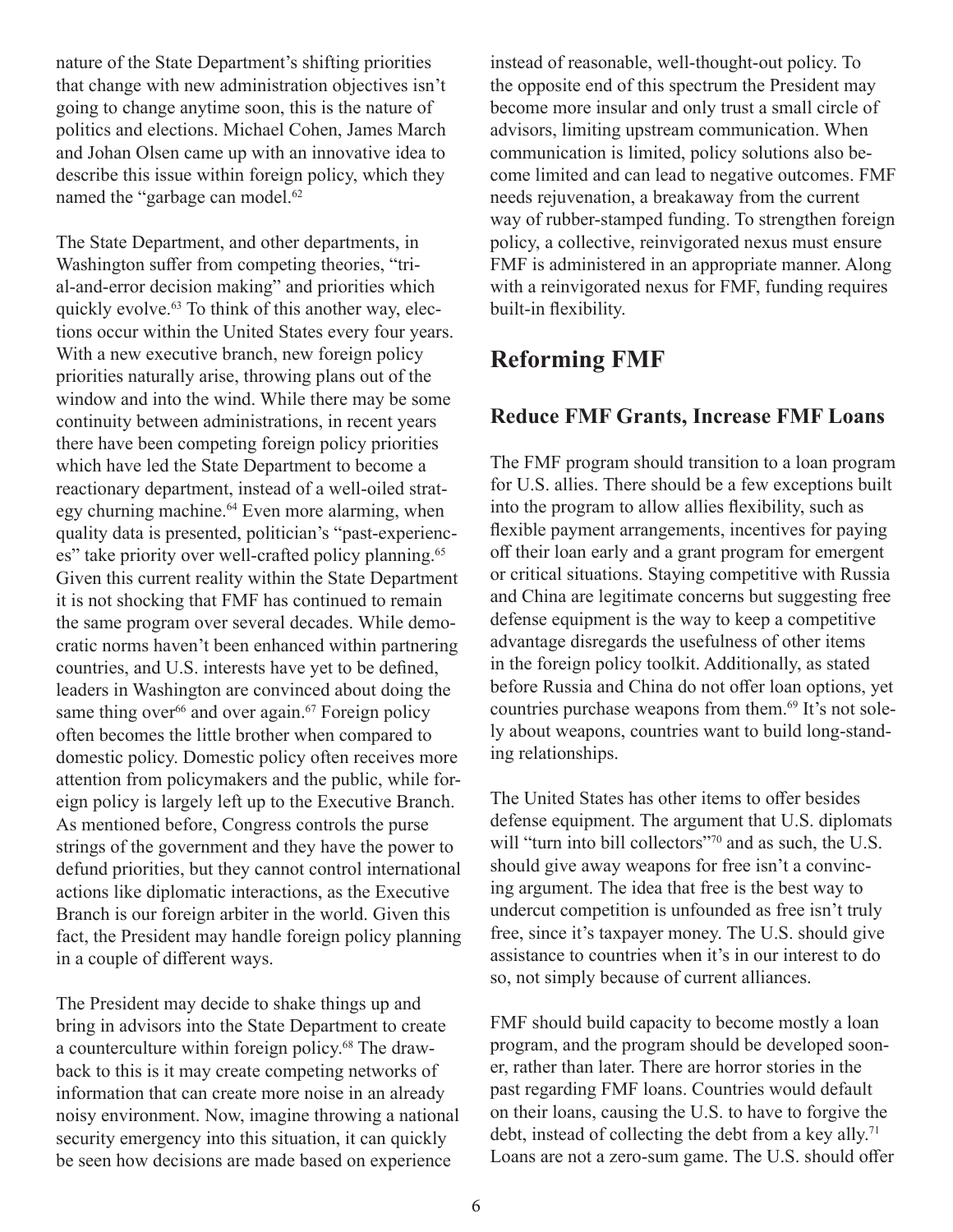favorable repayment terms that would allow the U.S. to compete for business. Cash flow financing is a type of loan that allows payments to be set based on historical cash flow and future cash flow projections.<sup>72</sup> Israel is the only country with a cash flow financing relationship with the United States.73

Countries should be evaluated on their ability to pay for equipment. An example would be the Kingdom of Jordan. In FY2021 Jordan received \$500M in FMF grants to buy fighter jets.74 With a GDP of \$44.4B, Jordan could afford flexible payments and other countries would fit this profile, as well. In circumstances where the United States is in a bidding war with Russia or China, adaptations can be made, but giving away defense equipment via FMF should largely be a relic of the past.

### **Increase Congressional Oversight and Transparency**

Currently FMF can only be spent on specific, agreed upon transactions.75 This sounds reasonable but if new situations arise within the State Department and there are available FMF funds that can be used, the State Department is not allowed to spend them. The State Department needs greater flexibility to reallocate funds as necessary.76 Compare the State Department's limited reallocation powers to the Department of Defense and there is a mismatch of foreign policy values within the United States. The DOD has greater power to shift allocated resources as needed, due to a U.S. foreign policy that is focused on kinetic security solutions instead of shifting and activating diplomatic solutions.<sup>77</sup>

The State Department needs more agility with funding so it can react quickly to crises if needed. It's easy to paint the State Department as bureaucratic but it lags in flexibility which ultimately makes it seem more sluggish compared to the DOD, the DOD's impact is seen and felt on every news broadcast, diplomacy is more finesse and happens behind the scenes.78 Congress should readjust FMF guidelines to build flexibility into spending. There are layers of approvals that can be added, such as requiring spending authorization from the Deputy Secretary of State (D) and the Secretary of State (S) (or the Chief of Staff (S/ COS), if the S is unavailable). Speed with checks and balances, this should be the goal to ensure the State

Department has the flexibility it needs. Also, resource allocation should be directed to support diplomatic efforts, which could help alleviate the need to redirect funding towards the State Department's emergency fund. Congress can ensure this happens by creating funds in the DOD budget that can easily transition to State in the event of an emergency. In addition, Congress should create two Congressional Liaison Officer positions solely for security program administration for the State Department, currently the State Department as one Congressional Liaison position.79 This will be a good start to ensure State has an open line of communication with Congressional leaders. It's a team sport and DOD should be encouraged to become more of a team player.

Gordon Adams, a former Assistant Director for National Security and International Affairs at the Office of Management and Budget (OMB), states, "If American engagement wears a uniform […] that's one form of interaction. If it involves the ambassador [...] and people doing governance work, it's a different set of missions [...]."80 Another way to think of this is, DOD commands attention and often has their needs met without jumping through extra hoops, while the State Department is not afforded the same reverence. To counteract this, Congress should assist the State Department into becoming a planning agency. This will involve consistent engagement with the State Department, yes more meetings and scheduled talks to truly understand what State needs from politicians. The walls need to come down. Congress must make a commitment to engage with State and empower the department to use FMF funding if they follow proper authorizations. Additionally, Congress needs to retrain their focus on security assistance programs, as in the past decade they have held only 2 hearings on security assistance programs, which includes FMF.<sup>81</sup>

Much of the State Department oversight is cobbled together and comes to surface when there needs to be a post-mortem done, like in the case of Libya in 2015. Additionally, metrics are important to track whether outcomes are successful or if they fail. Failure can't become simply gauging public reactions, that's politics. To avoid being driven solely by politics and to elevate diplomacy to a more level-headed assessment, long-term goals must be charted and understood. Additionally, greater diplomatic investments are needed to ensure proper FMF oversight. The Biden Adminis-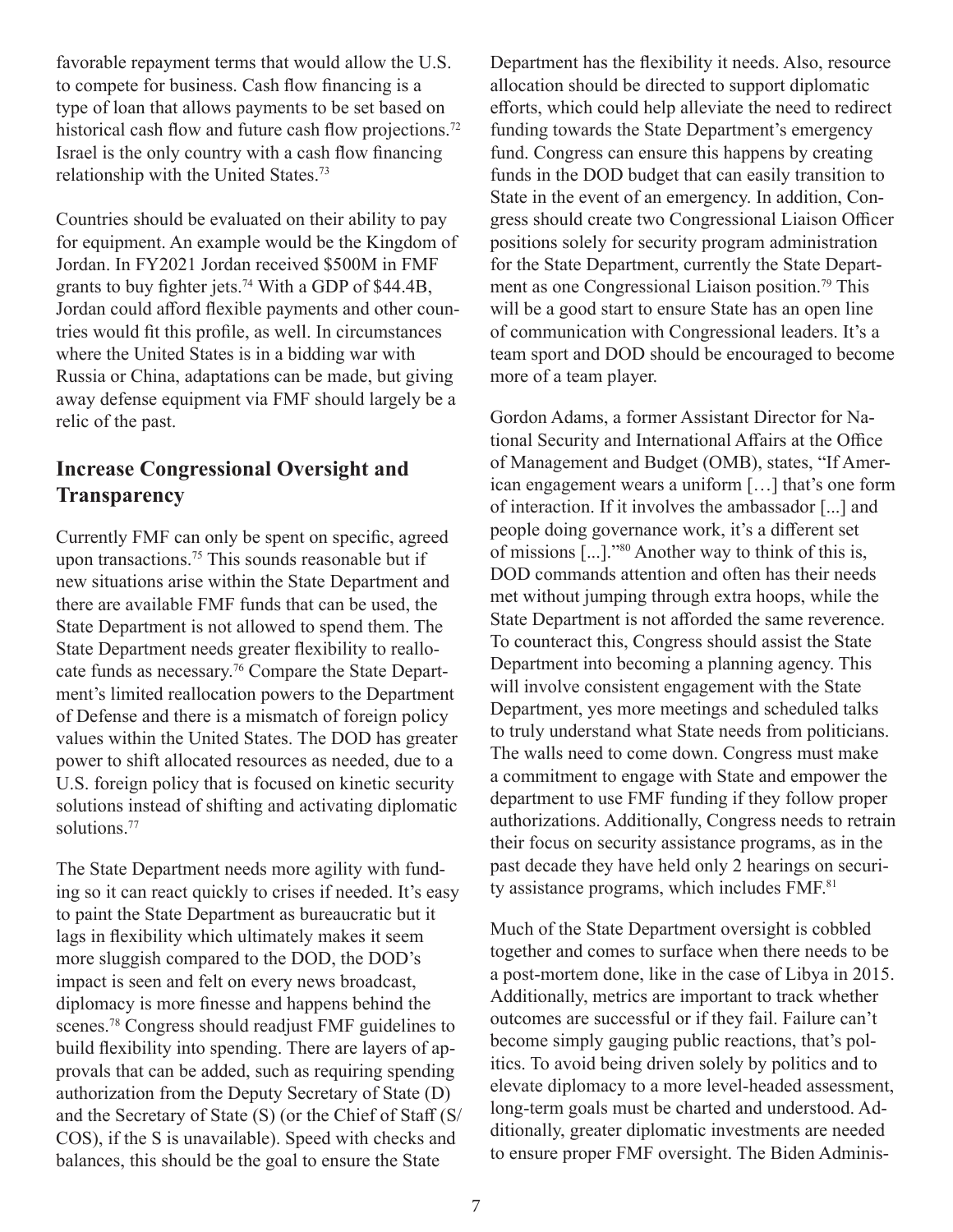tration has requested a  $$5.5B^{82}$  increase for the State Department, to increase State and USAID's overall budget to  $$58.5B^{83}$  but this still pales in comparison to the almost \$778B budget authorized by Congress for the DOD.

#### **Improve Planning at the State Department**

The State Department must have greater continuity in their planning. While the DOD may shift priorities as administrations change, their long-term goals are consistent. The State Department needs to adopt a strategic planning strategy which enables it to advocate for more resources and protect its programs.<sup>84</sup> Most staff members of the Civil Service and the Foreign Service are not trained in strategic planning.<sup>85</sup> To change this lack of education, Civil Service and Foreign Service staff should attend training programs to educate staff members about proper planning techniques. Additionally, planning and budgeting should come under a single entity within the State Department to ensure policy and budgeting are walking in lockstep with one another. This is essential as policy without funding is dysfunctional, at best. FMF requires close coordination with the White House, DOD, and Congress.

Stakeholders within the State Department must do a better job of protecting their turf and advocating for their programs. FMF has the potential to be a sustainable program. For this to happen, State Department planners should plan how FMF will look soon, in addition to how it will look in future decades. Without knowing where FMF is going, the State Department will fail to adjust to a changing diplomatic landscape. The State Department would be wise to look at how reinvesting the interest from loan repayments would positively affect diplomatic efforts. Conversely, the State Department's plans can include which current partners may drop out of FMF and what future partners may be eligible for FMF.

Also, the State Department would be strengthened with better planning. Diplomatic efforts are influenced by the Executive Branch, which is unavoidable but the Policy Planning Office (PPO) at the State Department must become more robust and dynamic to ensure long-term goals are being met.<sup>86</sup> PPO, under the direction of the Secretary of State, should advocate for funding within Congress and attach funding requirements to different policy outcomes. This would

create a new dynamic within the State Department and within Washington to help ensure programs are funded for years to come. Coordination needs to be shored up and the PPO is where concise coordination and long-term planning should happen.

### **Conclusion**

FMF in its current format it does not achieve any goals outside of continued funding for defense contractors. FMF needs to be reformed to ensure proper metrics are applied and American interests are being adequately met.

Policymakers have spoken out regarding concerns of creating an arms sales vacuum which will be filled by Russia or China. However, Russia and China do not offer grant programs, and they are not competitive alternatives to American suppliers. U.S. defense systems are trusted and viewed as reliable. It is highly unlikely that U.S. defense companies would be abandoned, thus killing FMF. FMF would still be competitive as a loan program if the loan agreement is fair and reasonable.

Additionally, countries prefer U.S. manufacturers, and most countries can afford to pay for systems outright. To further strengthen FMF, the State Department must invest in long-term planning strategies and Congress must step up to provide adequate oversight over the FMF program. Lastly, transparency is needed to ensure metrics are being followed and appropriations are being spent in a way that benefits U.S. interests.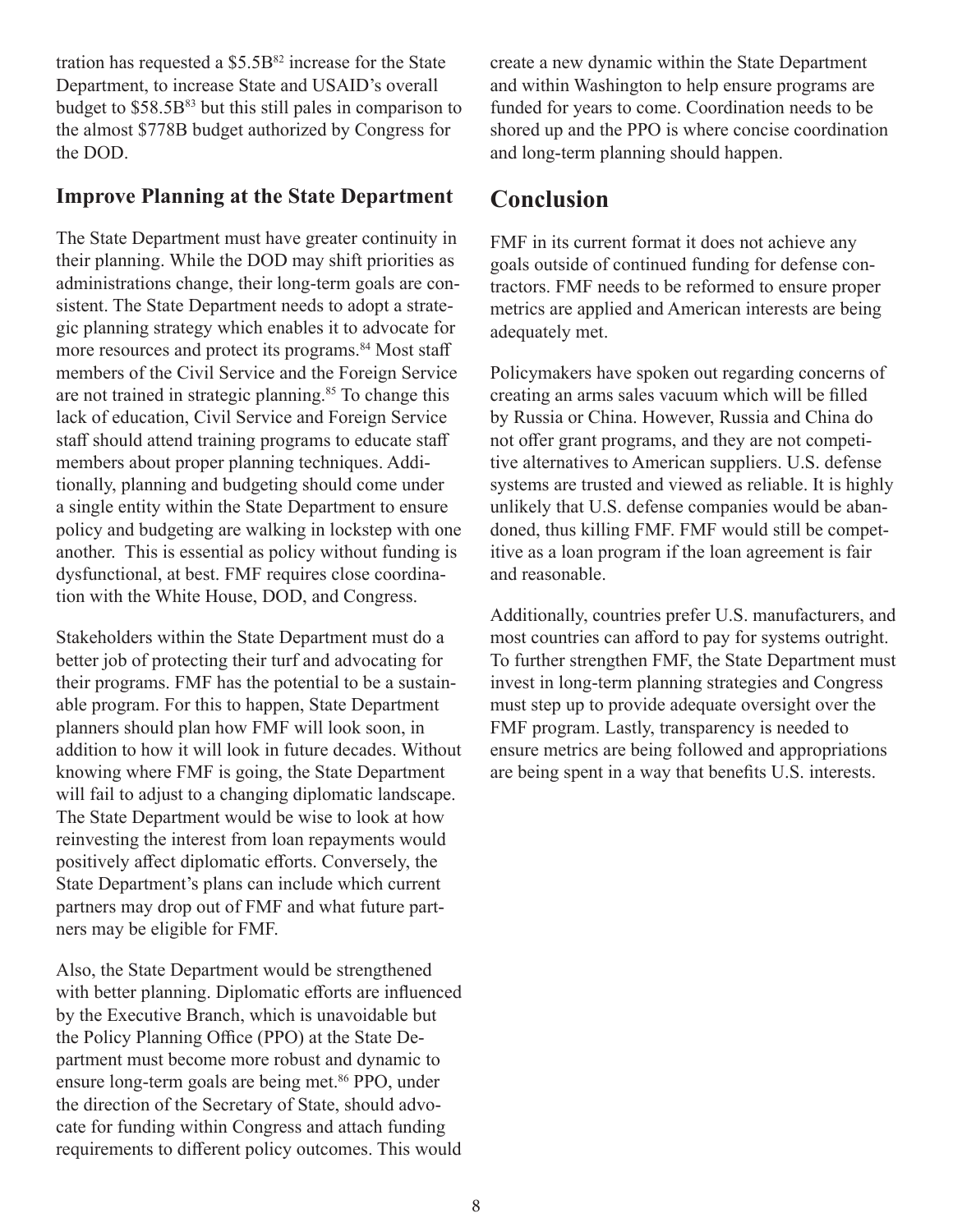## **Endnotes**

1 U.S. State Department, "Foreign Military Financing Account Summary," U.S. State Department, Accessed September 30, 2021, https://2009-2017.state.gov/t/pm/ppa/sat/c14560.htm/.

2 U.S. State Department, "Department of State And Other International Programs," U.S. State Department, Accessed October 1, 2021, https://www.govinfo.gov/content/pkg/BUDGET-2021-BUD/pdf/BUDGET-2021-BUD-18.pdf/.

3 Defense Security Cooperation Agency (DSCA), "Foreign Military Financing (FMF)," DSCA FMF, Accessed October 1, 2021, https://www.dsca.mil/foreign-military-financing-fmf/.

4 Defense Security Cooperation Agency (DSCA), "Guidelines For Foreign Military Financing of Direct Commercial Contracts," DSCA, March 2017, https://www.dsca.mil/sites/default/files/dsca\_guidelines\_for\_foreign\_military\_financing\_of\_direct\_commercial\_contracts.pdf.

5 DSCA, "Guidelines for Foreign Military Financing" 1-3.

6 The Washington Office on Latin America (WOLA), "Foreign Military Financing," WOLA, Accessed October 14, 2021, http://defenseassistance.org/program/28/.

7 U.S. State Department, "Key Topics – Office of Security Assistance," U.S. Department of State, Accessed October 17, 2021, https://www.state.gov/about-us-office-of-security-assistance/.

8 Josh Ruebner, Salih Booker, and Zaha Hassan, "Bringing Assistance to Israel in Line with Rights and U.S. Laws," Carnegie Endowment for International Peace, May 12, 2021, https://carnegieendowment. org/2021/05/12/bringing-assistance-to-israel-in-line-with-rights-and-u.s.-laws-pub-84503/.

9 Ruebner, Booker, and Hassan, "Bringing Assistance to Israel in Line."

10 Jeremy M. Sharp, Carla E. Humud, Sarah R. Collins, "U.S. Foreign Assistance to the Middle East: Historical Background, Recent Trends, and the FY2021 Request," Congressional Research Service, May 5, 2020, https://crsreports.congress.gov/product/pdf/R/R46344/3/.

11 Jake Detsch, "U.S. Unable to Monitor Military Aid to Egypt's Anti-Terrorism Fight," Foreign Policy, June 2, 2020, https://foreignpolicy.com/2020/06/02/us-cant-monitor-aid-egypt-anti-terrorism-isis-sinai/.

12 The World Staff, "US military aid to Egypt leaves hundreds of unused tanks," The World, August 8, 2013, https://theworld.org/stories/2013-08-08/us-military-aid-egypt-leaves-hundreds-unused-tanks/.

13 Gabriel Mitchell, "Lessons from Israel and Egypt's lukewarm peace," Atlantic Council, April 20, 2021, https://www.atlanticcouncil.org/blogs/menasource/lessons-from-israel-and-egypts-lukewarm-peace/.

14 Michael Oren, "The Revelations of 1967: New Research on the Six Day War and Its Lessons for the Contemporary Middle East," *Israel Studies* 10, no. 2 (2005): 1-14. https://www.jstor.org/stable/30245883

15 Max Bergmann and Alexandra Schmitt, "A Plan To Reform U.S. Security Assistance," Center for American Progress, March 9, 2021, https://www.americanprogress.org/article/plan-reform-u-s-security-assistance/.

16 Project on Middle East Democracy (POMED) Staff, "U.S. Military Assistance To Egypt: Separating Fact From Fiction," POMED, July 2020, https://pomed.org/wp-content/uploads/2018/01/Egypt-FMF-2.pdf/.

17 POMED Staff, "U.S. Military Assistance To Egypt."

18 POMED Staff, "U.S. Military Assistance To Egypt."

19 Andrew Miller, "Commentary: Five myths about U.S. aid to Egypt," Reuters, August 13, 2018, https://www.reuters.com/article/us-miller-egypt-commentary/commentary-five-myths-about-u-s-aid-to-egyptidUSKBN1KY1WJ/.

20 POMED Staff, "U.S. Military Assistance To Egypt."

21 Ian Wallace, "Egypt: Six years after the coup, what has US military assistance bought us?" Middle East Eye, July 2, 2019, https://www.middleeasteye.net/opinion/egypt-six-years-after-coup-what-has-us-military-assistance-bought-us/.

22 Jeremy Sharp, "Egypt: Background and U.S. Relations," Congressional Research Services, September 30, 2021, https://sgp.fas.org/crs/mideast/RL33003.pdf/.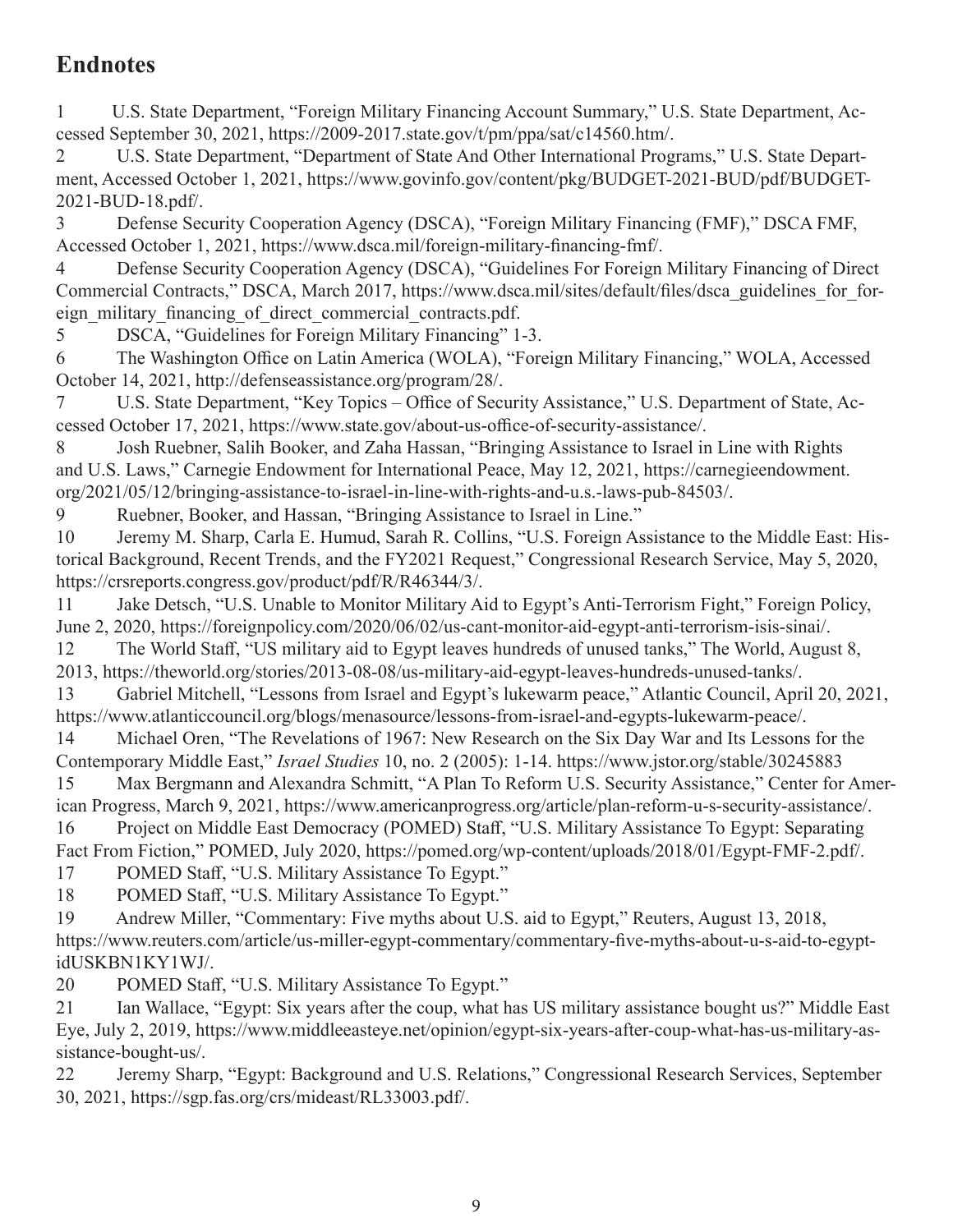23 Bradley Bowman, Maj. Jared Thompson, and Ryan Brobst, "Egypt's transition away from American weapons is a national security issues," Defense News, May 25, 2021,

https://www.defensenews.com/opinion/commentary/2021/05/25/egypts-transition-away-from-american-weapons-is-a-national-security-issue/.

24 The Associated Press, "Top buyer Egypt shops around at its international arms fair," ABC News, December 2, 202, https://abcnews.go.com/International/wireStory/top-buyer-egypt-shops-international-armsfair-81520941/.

25 David Schenker, "Getting Tough with Egypt Won't Work," The Washington Institute for Near East Policy, March 25, 2021, https://www.washingtoninstitute.org/policy-analysis/getting-tough-egypt-wont-work/.

26 POMED Staff, "U.S. Military Assistance To Egypt."

27 Richard Sokolsky and Andrew Miller, "Actually, Egypt Is a Terrible Ally," New York Times, December 18, 2017, https://carnegieendowment.org/2017/12/18/actually-egypt-is-terrible-ally-pub-75050

28 Marian L. Lawson, "Does Foreign Aid Work? Efforts to Evaluate U.S. Foreign Assistance," Congressional Research Service, June 23, 2016, https://sgp.fas.org/crs/row/R42827.pdf/.

29 U.S. Department of State Staff, "U.S. Relations With Georgia," U.S. Department of State, August 27, 2021, https://www.state.gov/u-s-relations-with-georgia/.

30 Cory Walt, "Georgia: Background and U.S. Policy," Congressional Research Service, June 10, 2021, https://sgp.fas.org/crs/row/R45307.pdf/.

31 Walt, "Georgia," 19.

- 32 Walt, "Georgia," 19.
- 33 Walt, "Georgia," 18.
- 34 Walt, "Georgia," 19-20.
- 35 Walt, "Georgia," 18.
- 36 Walt, "Georgia," 18-20.
- 37 Walt, "Georgia," 18-19.
- 38 Walt, "Georgia," 11.

39 Lesley Wroughton and Margarita Antidze, "John Kerry commits more U.S. military aid for ex-Soviet Georgia," Reuters, July 6, 2016, https://www.reuters.com/article/us-georgia-usa-kerry/john-kerry-commitsmore-u-s-military-aid-for-ex-soviet-georgia-idUSKCN0ZM0RG/.

40 International Crisis Group Staff, "Georgia and Russia: Why and How to Save Normalisation," International Crisis Group, October 26, 2020, https://www.crisisgroup.org/europe-central-asia/caucasus/georgia/b90 georgia-and-russia-why-and-how-save-normalisation/.

41 William Ruger, "Can Georgia Be A Useful American Ally?" War On The Rocks, August 8, 2017, https:// warontherocks.com/2017/08/can-georgia-be-a-useful-american-ally/.

42 Helene Cooper, C.J. Chivers, and Clifford J. Levy, "U.S. Watched as a Squabble Turned Into a Showdown", New York Times, August 17, 2008, https://www.nytimes.com/2008/08/18/washington/18diplo.html/.

43 Koba Liklikadze, "Iraq: As Third-Largest Contingent, Georgia Hopes to Show Its Worth", Radio Free Europe, September 10, 2007, https://www.rferl.org/a/1078614.html/.

44 Liklikadze, "Georgia Hopes to Show Its Worth."

45 Sharp, Humud, and Collins, "U.S. Foreign Assistance to the Middle East."

46 Joe Gould, "White House plan to gut foreign military financing would cost defense jobs, senators warn," Military Times, March 13, 2017, https://www.militarytimes.com/pentagon/2017/03/13/white-houseplan-to-gut-foreign-military-financing-would-cost-defense-jobs-senators-warn/?utm\_source=clavis/.

47 Gould, "White House plan to gut foreign military financing."

48 Gould, "White House plan to gut foreign military financing."

49 Gould, "White House plan to gut foreign military financing."

50 Al Jazeera Staff, "UAE unveils \$1.36bn in arms deals at Abu Dhabi weapons show," Al Jazeera, February 22, 2021, https://www.aljazeera.com/news/2021/2/22/uae-arms-convention-draws-major-deals-tradersamid-pandemic/.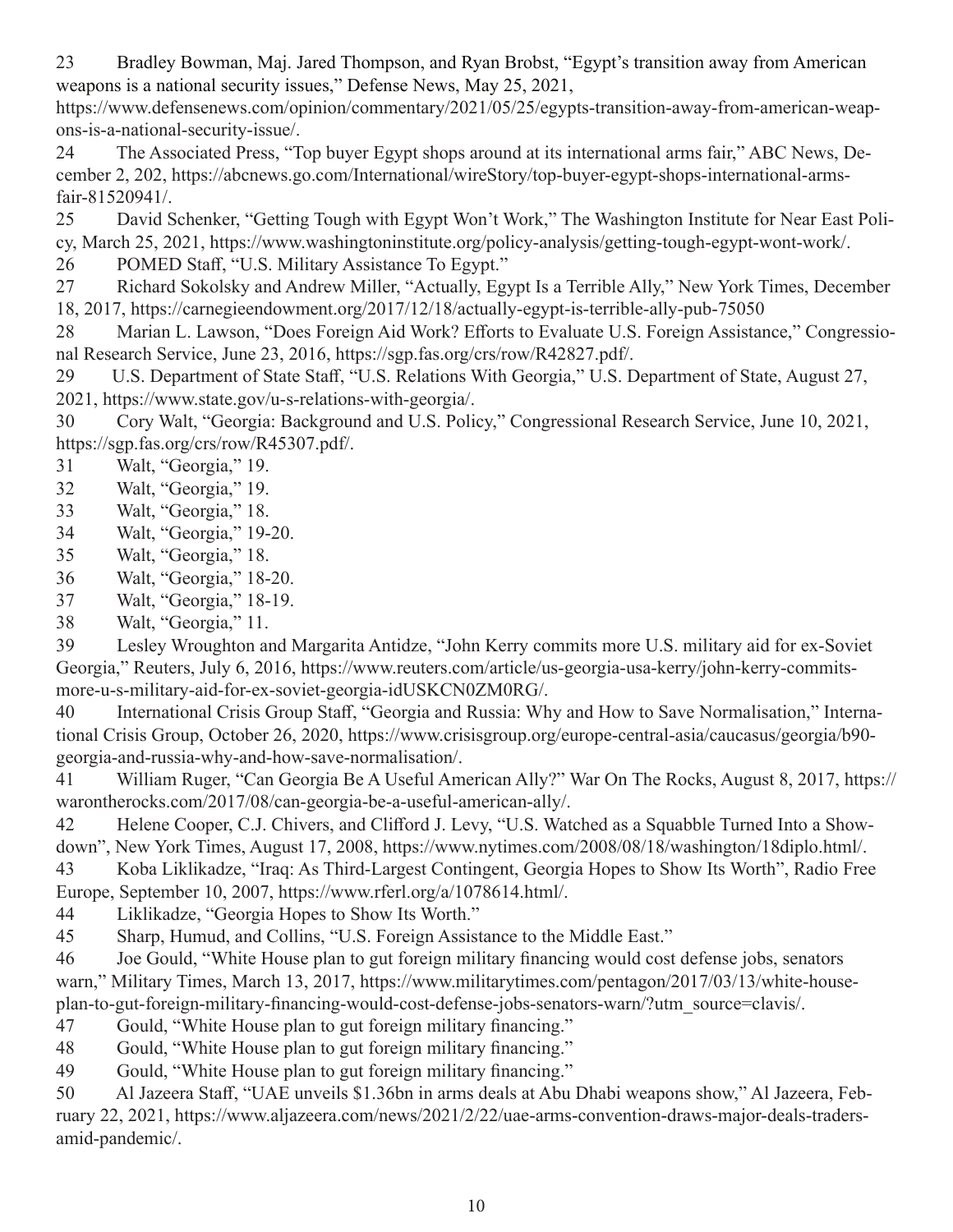51 Mark N. Katz, "Saudi Arabia is trying to make America jealous with its budding Russia ties," Atlantic Council, August 27, 2021, https://www.atlanticcouncil.org/blogs/menasource/saudi-arabia-is-trying-to-makeamerica-jealous-with-its-budding-russia-ties/.

52 Joe Gould, "US Senate panel bucks Trump to back Foreign Military Financing," Defense News, September 11, 2017, https://www.defensenews.com/congress/2017/09/11/us-senate-panel-bucks-trump-to-back-foreign-military-financing/.

53 Sharp, Humud, and Collins, "U.S. Foreign Assistance to the Middle East."

54 Sharp, Humud, and Collins, "U.S. Foreign Assistance to the Middle East."

55 Sharp, Humud, and Collins, "U.S. Foreign Assistance to the Middle East."

56 A. Trevor Thrall and Caroline Dorminey, "Risky Business: The Role of Arms Sales in U.S. Foreign Policy," Cato Institute, March 13, 2018, https://www.cato.org/policy-analysis/risky-business-role-arms-sales-usforeign-policy/.

57 EveryCRSReport.com, "U.S. Foreign Aid to the Middle East and North Africa: The President's FY2018 Request," EveryCRSReport.com, June 8, 2017, https://www.everycrsreport.com/reports/IN10716.html

58 Daniel W. Drezner, *Avoiding Trivia: The Role of Strategic Planning in American Foreign Policy*. (Washington DC: Brookings Institution Press, 2009), 160.

59 Drezner, *Avoiding Trivia*, 160.

60 Courtney Bublé, "Watchdog Finds Serious Staffing and Leadership Problems at State Department," Government Executive, January 23, 2019, https://www.govexec.com/oversight/2020/01/watchdog-finds-serious-staffing-and-leadership-problems-state-department/162621/.

- 61 Drezner, Avoiding Trivia, 165.
- 62 Drezner, Avoiding Trivia, 160.
- 63 Drezner, Avoiding Trivia, 161.
- 64 Drezner, Avoiding Trivia, 161.
- 65 Drezner, Avoiding Trivia, 161.

66 Isabel Sepulveda, "Biggest recipients of U.S. military aid." Stacker, January 25, 2019, https://stacker. com/stories/2404/biggest-recipients-us-military-aid/.

67 Freedom House et al., "Joint Statement on Biden Decision to Grant Military Aid to Egypt," Freedom House, September 14, 2021, https://freedomhouse.org/article/joint-statement-biden-decision-grant-military-aidegypt/.

68 Drezner, Avoiding Trivia, 161.

69 Reuters Staff, "Russia, Egypt seal preliminary arms deal worth \$3.5 billion: agency," Reuters, September 17, 2014, https://www.reuters.com/article/us-russia-egypt-arms/russia-egypt-seal-preliminary-arms-dealworth-3-5-billion-agency-idUSKBN0HC19T20140917

70 Tommy Harris, "Congressional Oversight on Security Assistance," CSIS, September 26, 2017, https:// www.csis.org/analysis/congressional-oversight-security-assistance/.

71 Bryant Harris, "Trump budget spotlights Tunisia in pitch to overhaul foreign military aid," Al-Monitor, February 11, 2020, https://www.al-monitor.com/originals/2020/02/trump-budget-tunisia-foreign-military-aid. html/.

72 Business Development Bank of Canada, "What is a cash flow loan?," BDC, Accessed November 2, 2021, https://www.bdc.ca/en/articles-tools/money-finance/get-financing/what-is-cash-flow-loan/.

- 73 Harris, "Trump budget spotlights Tunisia."
- 74 Harris, "Trump budget spotlights Tunisia."
- 75 Bergmann and Schmitt, "Reform U.S. Security Assistance."
- 76 Bergmann and Schmitt, "Reform U.S. Security Assistance."
- 77 Bergmann and Schmitt, "Reform U.S. Security Assistance."
- 78 Bergmann and Schmitt, "Reform U.S. Security Assistance."

79 Audrey Celeste Crane-Hirsch, "Congressional Liaison Offices of Selected Federal Agencies," Congressional Research Service, October 10, 2018, https://sgp.fas.org/crs/misc/98-446.pdf/.

80 Crane-Hirsch, "Congressional Liaison Offices."